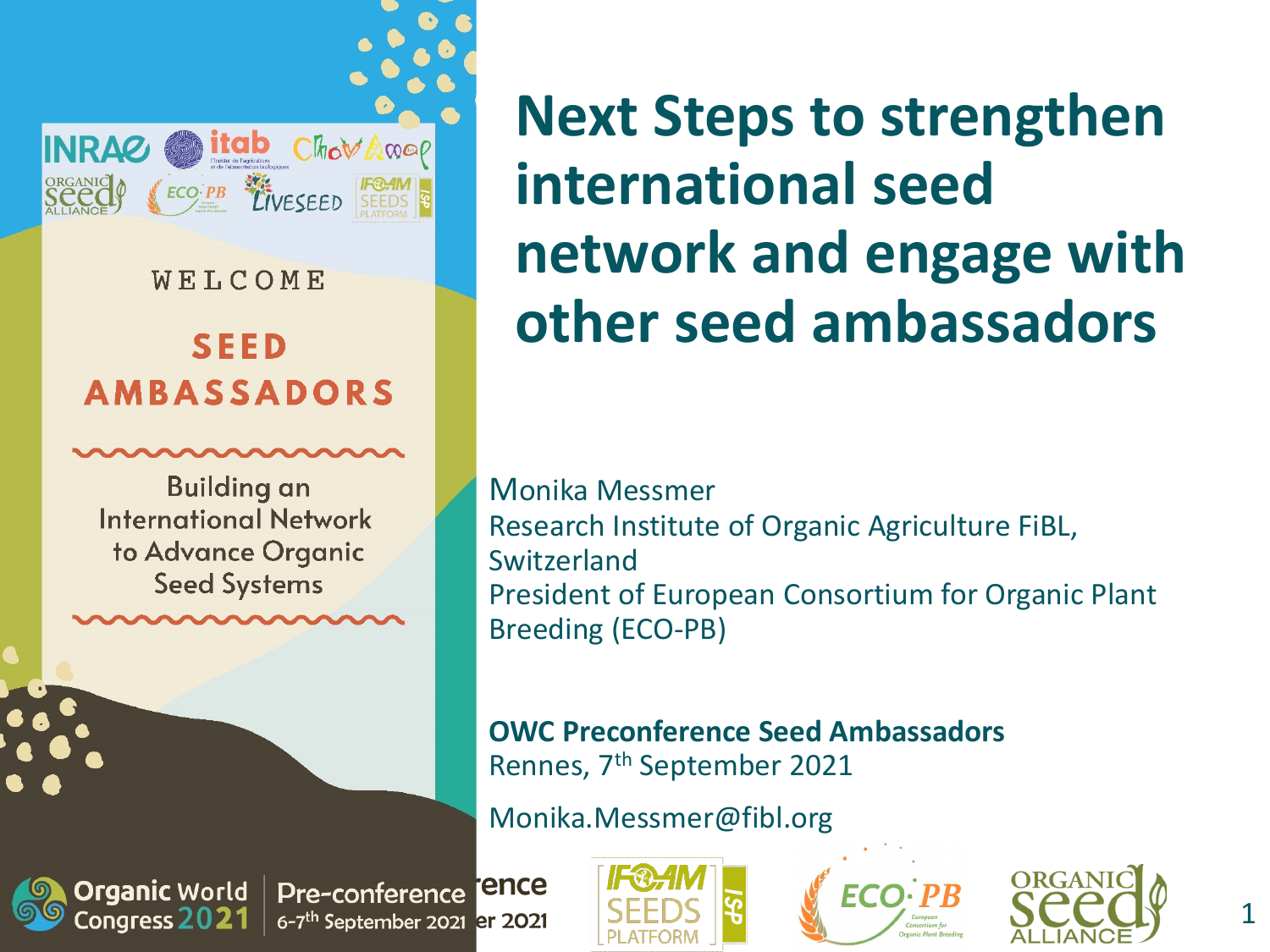

# **IFOAM Seeds Platform**

- IFOAM organic animal and plant breeding conference in Santa Fe 2009
- Preconference on organic seed at OWC 2011 (Seoul), 2014 (Istanbul), 2017 (New Delhi)
- ECO-PB motion on new genetic engineering techniques and cell fusion  $2014 \rightarrow 2$  IFOAM Woking groups
- 2015 official founding of IFOAM Seeds Platform by Michael Sligh (RAFI), Gebhard Rossmanith, Veronique Chable, Riccardo Bocci, Bernd Horneburg, Monika Messmer (ECO-PB) with support of Thomas Cierpka aiming at:
	- Developing an international network of actors around the globe engaged in seed and plant breeding
	- Prepare OWC preconference and develop working groups
	- Support IFOAM board on all topics related to seed and plant breeding
- First secretary Marcello Cappellazzi (2014-2017)







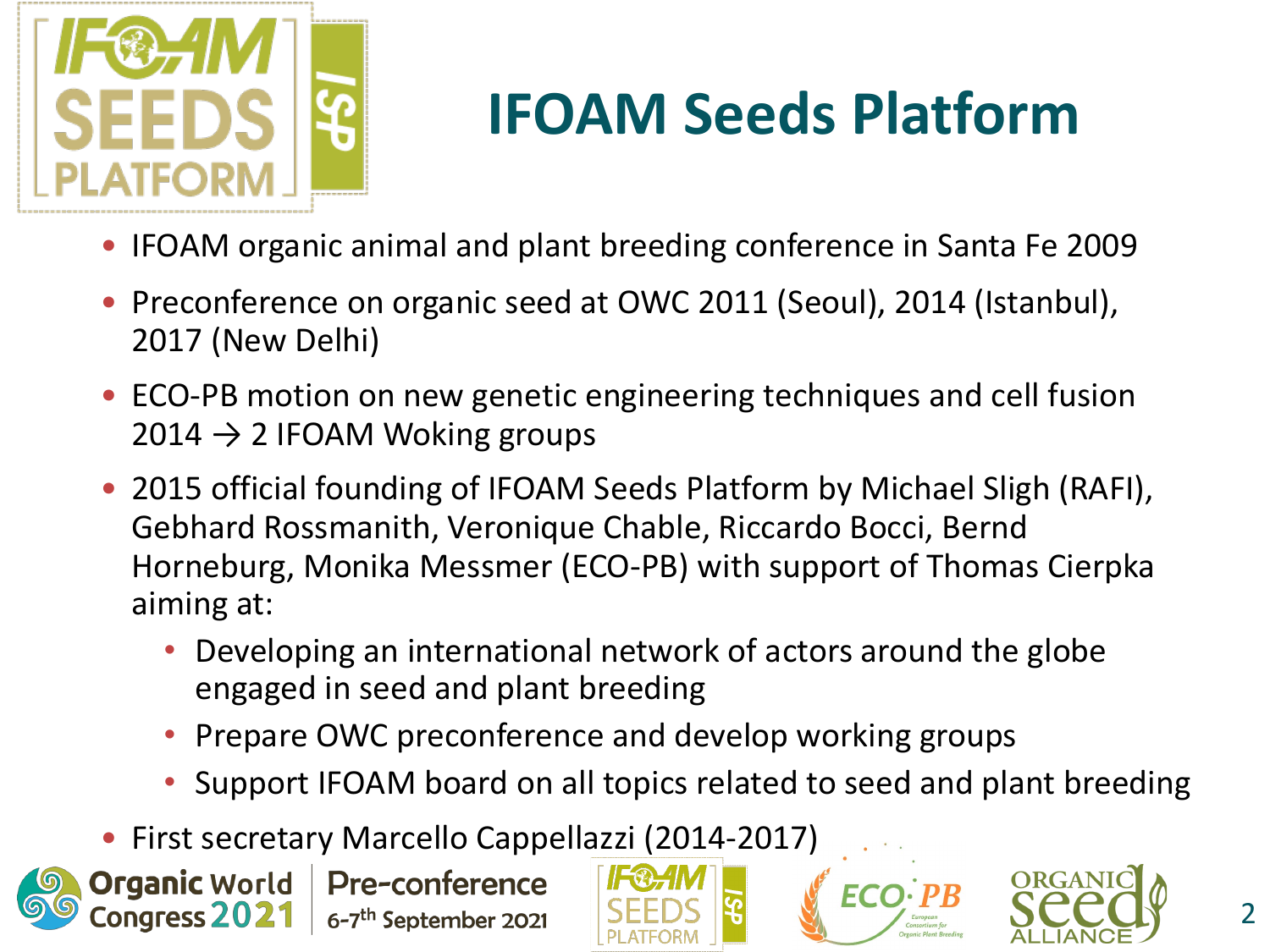

## **IFOAM Seeds Platform**

- First secretary Marcello Cappellazzi established the platform, IFOAM webpage, enlarged the network, and prepared Preconference till mid of 2017 when he got a new posistion
- The IFOAM working group on GMO and new breeding technique led by David Gould got stuck also stuck after his new appointment
- This Preconference therefore wants to energize the IFOAM Seeds Platform and to recruit young seed ambassadors that are enthusiastic to engage in different topics related to organic seed and plant breeding
- Survey to identify burning issues you want to discuss at the Preconference
- Selected 4 topics discussed the last two days and came up with priorities and next steps
- Now we want to discuss together how to move on and share tasks and responsibilities to keep organic seed and plant breeding on the research, societal and policy agenda







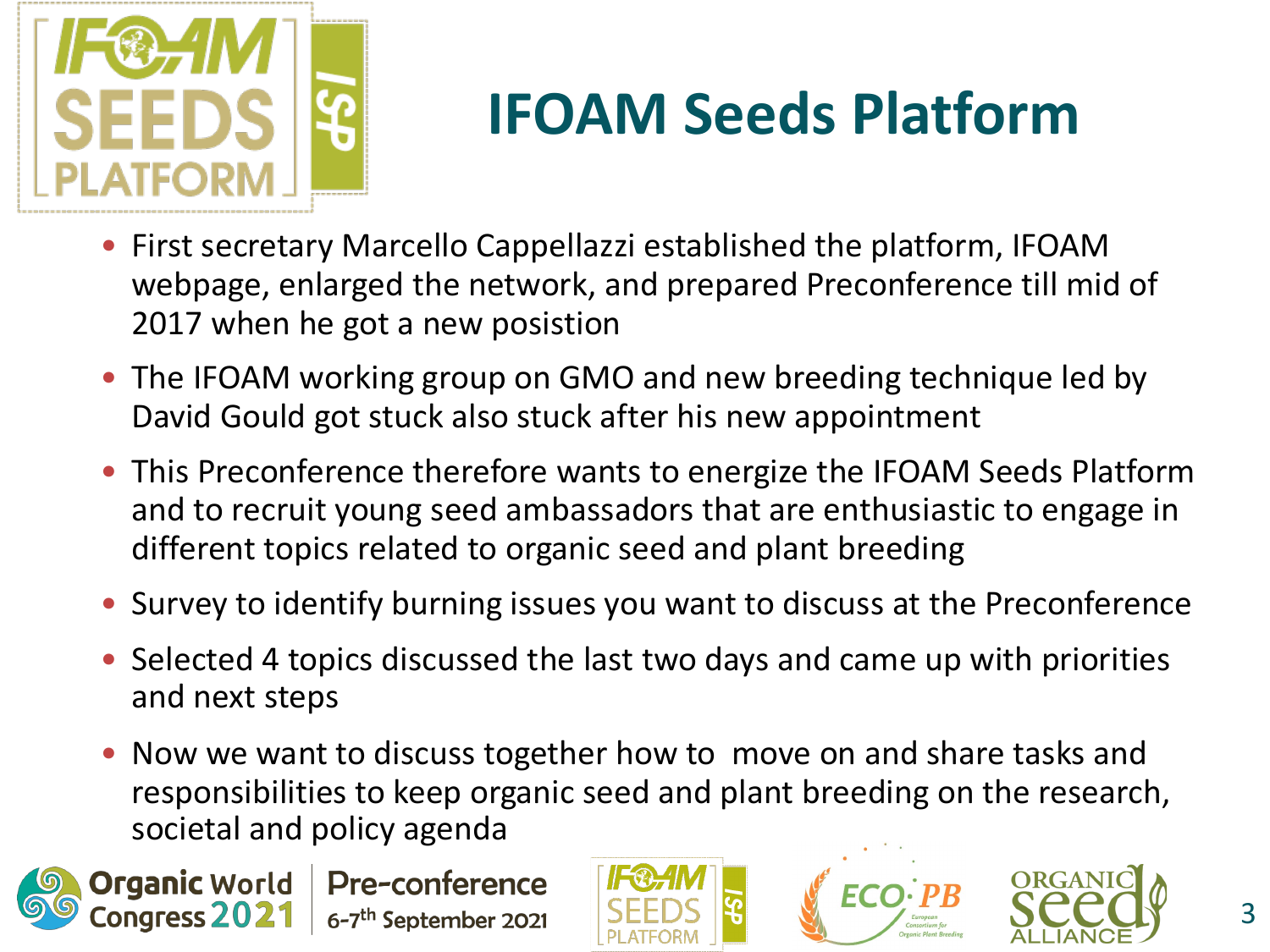## **Identification of topics for Preconference**

#### • **Advocacy, seed policy, seed legislation**

- **Seed commons preserving farmers rights (35)**
	- Participatory Guarantee Systems for seed (Quality, Origin, 16)
	- Exchange of germplasm (Nagoya protocol, 7)
	- GMO and NGT regulations in different countries (6)
	- Common strategies to keep GMO, NGT out of organic seed (5)

#### • **Exchange on knowledge and practises**

**Pre-conference** 

6-7<sup>th</sup> September 2021

- How to increase resilience of agroecosystems with seed biodiversity (32)
	- Plant breeding methods, approaches, and models that reflect organic principle of IFOAM (15)
	- Breeding for culinary diversity, approaches and tools for taste and flavor (11)
	- Multiactor-based breeding apporaches (11)







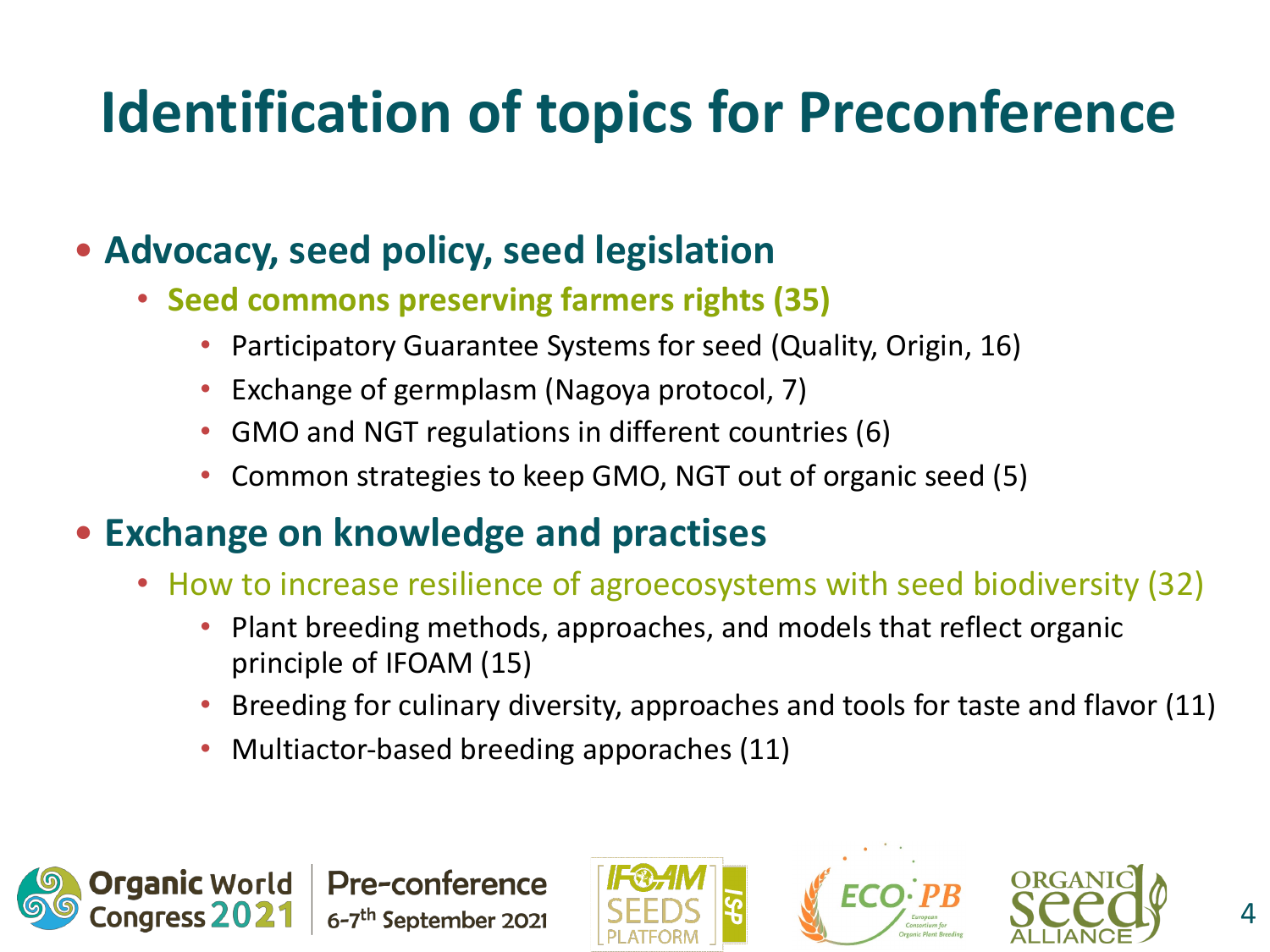## **Identification of topics for Preconference**

#### • **Networking and Awareness raising**

**Pre-conference** 

6-7<sup>th</sup> September 2021

- **Resilient seed systems, sommunity seed banks and networks (28)**
	- Seeds as commons and participatory breeding as tools to integrate biodiversity in society (22)
	- How to increase awareness about seed and plant breeding importance for the organic sector (19)
- **Next generation of organic plant breeders and seed ambassadors**
	- **Strategies to support the growth and success of the next generation of organic plant breeders and seed ambassadors (40)**
		- What kind of education is needed to promote organic breeding (16)
		- How to engage young seed ambassadors and seed pioneers (13)







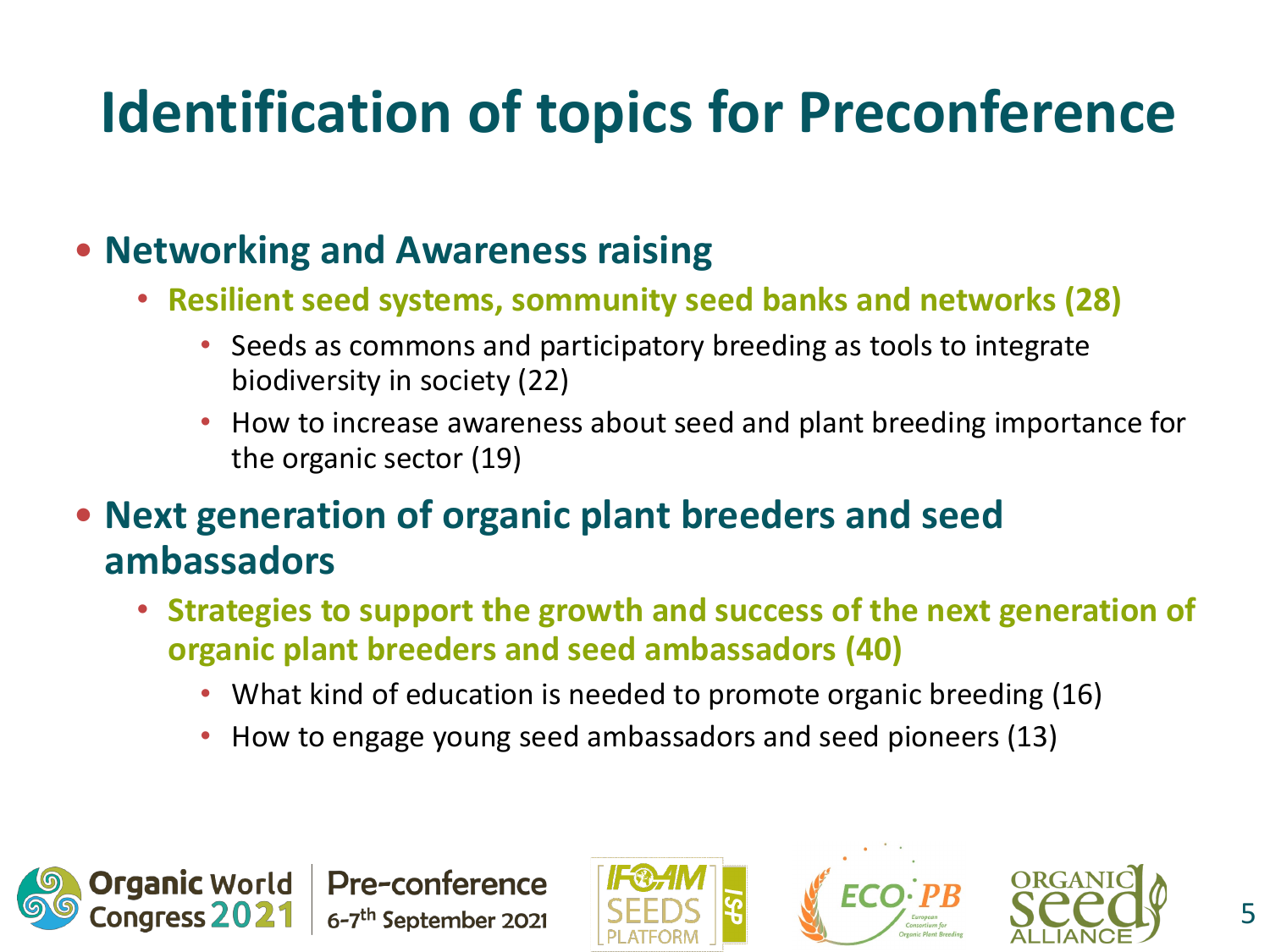

### **GEVES workshop on temporary experiment on organic varieties suited for organic production**

- **Disscussion in the field on homogeneity of cultivars and effect of soil, climatic effects and growing conditions on carrot morphological traits**
	- **Discussion on the distinction of Organic Heterogeneous Material (OHM) that can be commercialized after notification from 2022 onwards and Organic Varieties suitable for Organic Production (OV)**
	- → **upcoming EU temporary experiment on characterization and faster commercialization of OV**
	- **→ common trials for DUS testing of OV including different examination offices and organic breeders**
	- **→ discuss on feasibility of suggestion on adjusted DUS of LIVESEED and ECO-PB to allow less uniform cultivars and its impact on Plant Variety Protection of conventionally breed lines**
- **Consider difference between vegetables and arable crops with mandatory VCU**
	- **→ DUS traits per se are not related to performance but easy to assess traits**
	- **→ VCU should become optional to allow also for speciality markets**
	- **→ if easier market access with adjusted registration for OV the plant protection of OV might not be possible**
- **Presently the EU commission is preparing outline and rules for adjusted DUS and VCU testing for OV**
	- **Present suggestion foresees one standard procedure to be applied to OV for all crop species**
	- → **ECO-PB and examination need more meeting and propose a more differentiated procedure**

→ **conduct more carrot trials in 2022 with GEVES including candidate cultivars of organic breeders link Saat:gut, Sativa, etc.** 







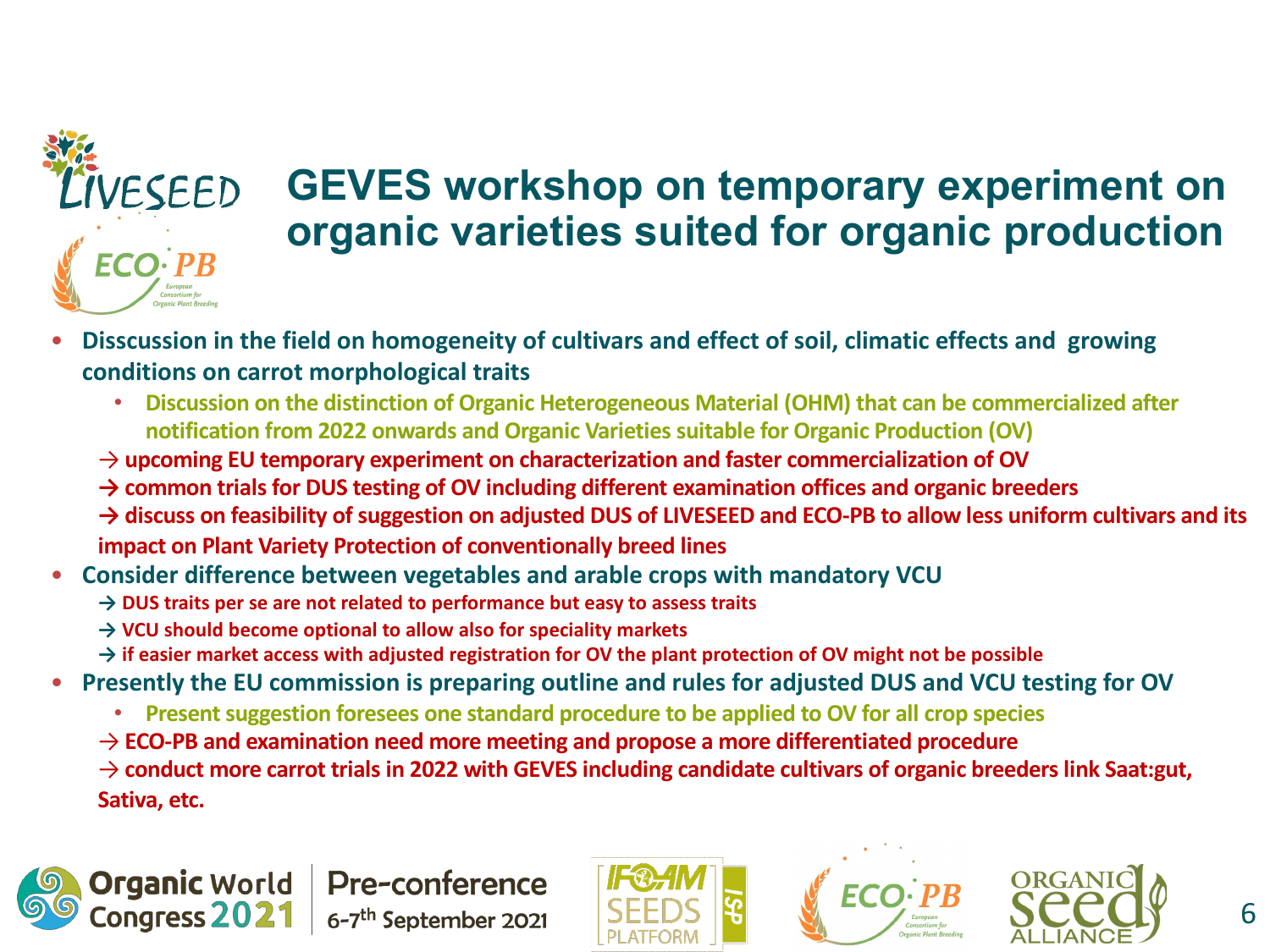

### **Next steps to strengthen the international seed & breeding netv**

We need more organic breeding initiatives to cover demand of growing number of org for locally adapted cultivars, new crops and cultivar types with increased diversity to **c** climate change and to ensure that also in future cultivars are available developed IFOA **breeding methods https://www.ifoam.bio/compatibility-breeding-techniques-organic-systems**

- **Advocacy, seed policy, seed legislation**
	- **#2 Seed commons preserving farmers rights (35)**
	- → **International legal taskforce** on seed law, UPOV, GMO, new GMO, promote LIVESEED results flexibility in seed regulation for OHM and OV, revision of EU seed directives
	- → **exchange with other organisations** like Via Campesina, OSSI, ECLLD

→ conduct monthly / or bimonthly webinars to keep discussion going and find common vis **position**

**→ transparency on public resources invested in conventional vs. organic breeding**

- **Exchange on knowledge and practices across continents**
	- **#1, #5 How to increase resilience of agroecosystems with seed biodiversity (32)**
	- → **face to face meetings on farm** for mutual exchange on knowledge and practice
	- → **translation of IFOAM and other position papers in different languages**



**Organic** World

Congress 2021